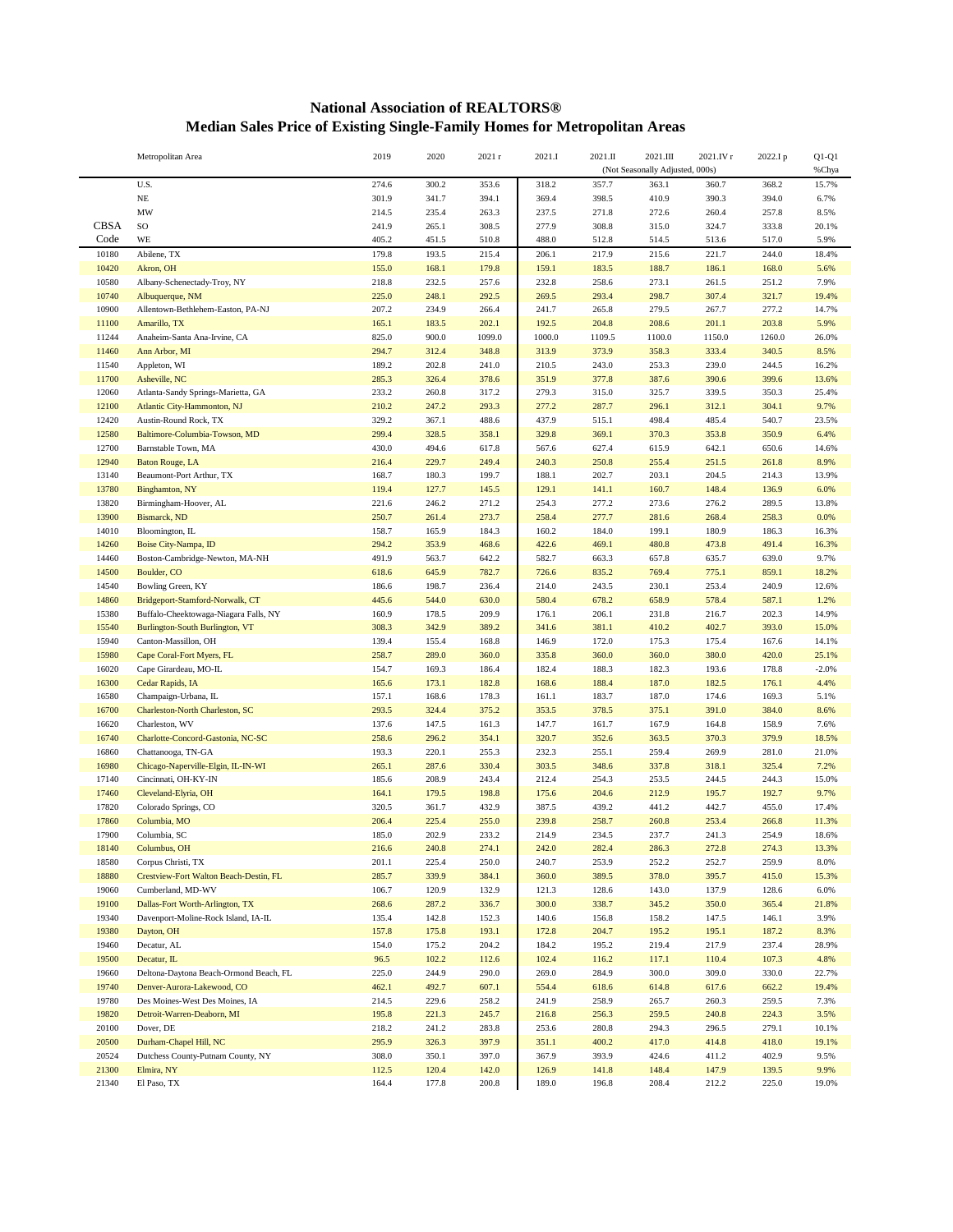|                | Metropolitan Area                              | 2019           | 2020           | 2021r          | 2021.I         | 2021.II        | 2021.III<br>(Not Seasonally Adjusted, 000s) | 2021.IV r      | 2022.Ip        | $Q1-Q1$<br>%Chya |
|----------------|------------------------------------------------|----------------|----------------|----------------|----------------|----------------|---------------------------------------------|----------------|----------------|------------------|
| 21500          | Erie, PA                                       | 125.3          | 135.1          | 146.6          | 127.5          | 147.0          | 157.1                                       | 148.9          | 142.1          | 11.5%            |
| 21660          | Eugene, OR                                     | 308.6          | 354.9          | 417.1          | 379.1          | 421.8          | 432.9                                       | 426.9          | 443.8          | 17.1%            |
| 22020          | Fargo, ND-MN                                   | 221.0          | 233.5          | 255.9          | 236.2          | 263.9          | 264.3                                       | 252.4          | 269.0          | 13.9%            |
| 22140          | Farmington, NM                                 | 186.7          | 198.7          | 215.7          | 208.3          | 212.2          | 224.4                                       | 217.1          | 240.7          | 15.6%            |
| 22180          | Fayetteville, NC                               | 144.4          | 163.2          | 189.8          | 172.9          | 191.5          | 196.5                                       | 193.3          | 198.4          | 14.7%            |
| 22220          | Fayetteville-Springdale-Rogers, AR-MO          | 203.0          | 226.3          | 271.2          | 242.2          | 265.4          | 281.9                                       | 283.4          | 306.9          | 26.7%            |
| 22500          | Florence, SC                                   | 146.1          | 166.5          | 183.2          | 167.0          | 183.0          | 190.5                                       | 193.8          | 208.8          | 25.0%            |
| 22540          | Fond du Lac, WI                                | 145.7          | 157.4          | 177.0          | 162.9          | 191.1          | 176.3                                       | 178.3          | 168.1          | 3.2%             |
| 22660          | Fort Collins, CO                               | 420.8          | 446.0          | 514.3          | 469.2          | 508.5          | 538.2                                       | 556.1          | 602.4          | 28.4%            |
| 23060          | Fort Wayne, IN                                 | 155.3          | 169.3          | 189.9          | 174.3          | 188.8          | 196.6                                       | 193.4          | 197.3          | 13.2%            |
| 23420          | Fresno, CA                                     | 281.6          | 314.0          | 370.0          | 340.0          | 365.0          | 375.0                                       | 387.5          | 405.0          | 19.1%            |
| 23540          | Gainesville, FL                                | 240.0          | 255.0          | 299.6          | 280.0          | 300.0          | 308.7                                       | 306.3          | 310.0          | 10.7%            |
| 23844          | Gary-Hammond, IN                               | 183.6          | 203.4          | 223.3          | 190.7          | 227.2          | 233.0                                       | 229.6          | 233.7          | 22.5%            |
| 24020<br>24340 | Glens Falls, NY                                | 182.0<br>210.5 | 200.1<br>230.1 | 231.1<br>267.7 | 214.6<br>242.1 | 232.9<br>278.3 | 240.5<br>274.0                              | 233.6<br>265.7 | 231.3<br>276.7 | 7.8%<br>14.3%    |
| 24580          | Grand Rapids-Wyoming, MI<br>Green Bay, WI      | 189.4          | 204.2          | 234.5          | 216.9          | 237.3          | 237.3                                       | 239.3          | 234.0          | 7.9%             |
| 24660          | Greensboro-High Point, NC                      | 176.2          | 199.2          | 228.6          | 207.4          | 229.9          | 235.8                                       | 236.0          | 247.7          | 19.4%            |
| 24860          | Greenville-Anderson-Mauldin, SC                | 223.3          | 240.9          | 279.1          | 256.3          | 276.3          | 282.0                                       | 294.3          | 300.1          | 17.1%            |
| 25060          | Gulfport-Biloxi-Pascagoulia, MS                | 151.7          | 171.3          | 192.1          | 179.4          | 193.6          | 197.2                                       | 194.3          | 203.4          | 13.4%            |
| 25180          | Hagerstown-Martinsburg, MD-WV                  | 191.3          | 215.4          | 245.4          | 226.2          | 240.6          | 253.7                                       | 256.6          | 262.2          | 15.9%            |
| 25420          | Harrisburg-Carlisle, PA                        | 180.6          | 195.8          | 219.3          | 188.6          | 222.0          | 230.9                                       | 223.9          | 215.2          | 14.1%            |
| 25540          | Hartford-West Hartford-East Hartford, CT       | 237.3          | 264.5          | 297.8          | 275.6          | 301.7          | 314.7                                       | 295.0          | 291.0          | 5.6%             |
| 26420          | Houston-The Woodlands-Sugar Land, TX           | 245.8          | 263.8          | 304.1          | 281.8          | 307.2          | 309.9                                       | 316.9          | 330.8          | 17.4%            |
| 26620          | Huntsville, AL                                 | 223.5          | 248.0          | 280.4          | 254.2          | 272.8          | 285.8                                       | 308.9          | 309.6          | 21.8%            |
| 26900          | Indianapolis-Carmel-Anderson, IN               | 200.1          | 227.6          | 260.5          | 232.4          | 261.7          | 269.0                                       | 269.1          | 271.6          | 16.9%            |
| 27140          | Jackson, MS                                    | 179.3          | 198.8          | 220.2          | 207.8          | 221.3          | 222.3                                       | 227.7          | 234.1          | 12.7%            |
| 27260          | Jacksonville, FL                               | 225.7          | 279.0          | 325.0          | 290.0          | 320.0          | 339.0                                       | 347.0          | 365.9          | 26.2%            |
| 28100          | Kankakee, IL                                   | 143.3          | 159.0          | 176.9          | 165.4          | 175.7          | 184.8                                       | 178.6          | 185.3          | 12.0%            |
| 28140          | Kansas City, MO-KS                             | 219.4          | 237.4          | 279.2          | 258.1          | 286.7          | 283.3                                       | 279.4          | 287.4          | 11.4%            |
| 28420          | Kennewick-Richland, WA                         | 299.8          | 328.5          | 380.9          | 353.4          | 376.2          | 393.0                                       | 398.5          | 415.8          | 17.7%            |
| 28700          | Kingsport-Bristol-Bristol, TN-VA               | 150.2          | 166.6          | 191.4          | 171.9          | 192.2          | 199.4                                       | 201.5          | 200.0          | 16.3%            |
| 28740          | Kingston, NY                                   | 240.9          | 285.6          | 346.6          | 303.1          | 338.3          | 370.0                                       | 362.4          | 362.3          | 19.5%            |
| 28940          | Knoxville, TN                                  | 205.2          | 229.8          | 279.0          | 248.9          | 271.9          | 290.6                                       | 294.2          | 307.9          | 23.7%            |
| 29460          | Lakeland-Winter Haven, FL                      | 210.0          | 230.0          | 270.0          | 246.0          | 261.0          | 280.6                                       | 297.5          | 320.0          | 30.1%            |
| 29620          | Lansing-East Lansing, MI                       | 159.5          | 173.3          | 189.8          | 173.1          | 187.3          | 201.6                                       | 191.5          | 187.1          | 8.1%             |
| 29820          | Las Vegas-Henderson-Paradise, NV               | 306.0          | 331.0          | 397.0          | 360.8          | 390.0          | 411.8                                       | 428.4          | 461.1          | 27.8%            |
| 30460          | Lexington-Fayette, KY                          | 180.0          | 201.2          | 224.2          | 209.9          | 222.5          | 229.4                                       | 229.0          | 226.6          | 8.0%             |
| 30700          | Lincoln, NE                                    | 198.4          | 219.8          | 245.1          | 229.9          | 243.9          | 253.9                                       | 246.7          | 260.8          | 13.4%            |
| 30780          | Little Rock-North Little Rock-Conway, AR       | 152.5          | 166.9          | 184.6          | 171.9          | 184.5          | 187.8                                       | 191.5          | 193.7          | 12.7%            |
| 31084          | Los Angeles-Long Beach-Glendale, CA            | 611.2          | 673.1          | 801.3          | 701.0          | 756.0          | 860.9                                       | 797.9          | 792.5          | 13.1%            |
| 31140          | Louisville/Jefferson County, KY-IN             | 192.7          | 212.1          | 235.6          | 213.9          | 235.4          | 245.5                                       | 242.1          | 235.4          | 10.1%            |
| 31540          | Madison, WI                                    | 299.2          | 326.4          | 361.5          | 347.2          | 369.2          | 364.7                                       | 356.7          | 373.7          | 7.6%             |
| 31700          | Manchester-Nashua, NH                          | 317.4          | 357.8          | 412.6          | 387.0          | 426.5          | 419.3                                       | 407.1          | 440.6          | 13.9%            |
| 32820          | Memphis, TN-MS-AR                              | 188.7          | 221.2          | 248.7          | 221.6          | 251.0          | 254.0                                       | 260.7          | 259.3          | 17.0%            |
| 33100          | Miami-Fort Lauderdale-West Palm Beach, FL      | 360.0          | 398.0          | 480.0          | 445.0          | 485.0          | 490.0                                       | 500.0          | 530.0          | 19.1%            |
| 33340          | Milwaukee-Waukesha-West Allis, WI              | 268.4<br>288.6 | 291.3          | 319.0<br>354.8 | 290.6<br>332.3 | 327.7          | 333.0                                       | 309.8<br>352.0 | 298.8<br>355.8 | 2.8%<br>7.1%     |
| 33460<br>33660 | Minneapolis-St. Paul-Bloomington, MN-WI        |                | 315.2<br>167.1 |                | 183.4          | 361.6          | 362.0                                       | 198.9          |                | 12.3%            |
| 33860          | Mobile, AL<br>Montgomery, AL                   | 152.6<br>152.8 | 171.0          | 195.9<br>189.5 | 175.3          | 198.1<br>195.7 | 203.3<br>197.6                              | 186.3          | 206.0<br>187.1 | 6.7%             |
| 34820          | Myrtle Beach-Conway-North Myrtle Beach, SC-NC  | 234.3          | 250.2          | 294.0          | 267.2          | 285.9          | 308.3                                       | 321.5          | 342.0          | 28.0%            |
| 34940          | Naples-Immokalee-Marco Island, FL              | 435.0          | 498.5          | 645.0          | 599.5          | 659.5          | 640.0                                       | 685.0          | 745.0          | 24.3%            |
| 34980          | Nashville-Davidson--Murfreesboro--Franklin, TN | 275.0          | 298.9          | 349.5          | 312.1          | 349.4          | 355.4                                       | 372.1          | 382.7          | 22.6%            |
| 35004          | <b>Nassau County-Suffolk County, NY</b>        | 491.6          | 545.2          | 635.1          | 598.6          | 634.6          | 655.3                                       | 644.6          | 654.6          | 9.4%             |
| 35300          | New Haven-Milford, CT                          | 237.4          | 265.9          | 300.0          | 275.7          | 309.7          | 314.4                                       | 302.0          | 306.4          | 11.1%            |
| 35380          | New Orleans-Metairie, LA                       | 222.0          | 240.5          | 268.1          | 250.5          | 275.7          | 275.4                                       | 265.9          | 281.1          | 12.2%            |
| 35614          | New York-Jersey City-White Plains, NY-NJ       | 386.5          | 442.4          | 535.8          | 489.6          | 536.7          | 563.1                                       | 544.9          | 553.4          | 13.0%            |
| 35620          | New York-Newark-Jersey City, NY-NJ-PA          | 423.9          | 469.1          | 561.0          | 514.2          | 564.1          | 586.8                                       | 566.8          | 578.1          | 12.4%            |
| 35084          | Newark, NJ-PA                                  | 397.1          | 452.0          | 512.3          | 466.1          | 539.1          | 548.1                                       | 495.0          | 493.1          | 5.8%             |
| 35840          | North Port-Sarasota-Bradenton, FL              | 304.8          | 334.9          | 405.0          | 375.0          | 400.0          | 415.0                                       | 435.0          | 480.0          | 28.0%            |
| 35980          | Norwich-New London, CT                         | 234.9          | 263.5          | 296.0          | 264.4          | 302.2          | 308.7                                       | 299.1          | 301.6          | 14.1%            |
| 36100          | Ocala, FL                                      | 170.6          | 185.0          | 230.0          | 199.9          | 225.0          | 240.0                                       | 250.0          | 267.4          | 33.8%            |
| 36260          | Ogden-Clearfield, UT                           | 296.5          | 340.5          | 417.8          | 362.2          | 413.3          | 440.2                                       | 444.2          | 473.8          | 30.8%            |
| 36420          | Oklahoma City, OK                              | 158.9          | 174.9          | 194.2          | 177.0          | 195.8          | 198.5                                       | 201.5          | 198.2          | 12.0%            |
| 36540          | Omaha-Council Bluffs, NE-IA                    | 200.7          | 220.6          | 242.0          | 228.6          | 247.2          | 244.3                                       | 242.0          | 251.9          | 10.2%            |
| 36740          | Orlando-Kissimmee-Sanford, FL                  | 276.0          | 301.6          | 356.9          | 325.0          | 352.7          | 365.0                                       | 380.0          | 399.9          | 23.0%            |
| 36780          | Oshkosh-Neenah, WI                             | 157.6          | 175.4          | 192.8          | 179.4          | 201.1          | 196.9                                       | 190.2          | 187.9          | 4.7%             |
| 37340          | Palm Bay-Melbourne-Titusville, FL              | 238.9          | 260.4          | 305.0          | 275.0          | 295.6          | 320.0                                       | 325.0          | 333.8          | 21.4%            |
| 37460          | Panama City, FL                                | 229.5          | 255.0          | 298.5          | 275.0          | 290.7          | 305.0                                       | 320.0          | 338.5          | 23.1%            |
| 37860          | Pensacola-Ferry Pass-Brent, FL                 | 219.9          | 240.0          | 281.0          | 254.9          | 278.0          | 292.0                                       | 300.0          | 315.5          | 23.8%            |
| 37900          | Peoria, IL                                     | 120.7          | 128.1          | 130.5          | 120.7          | 129.9          | 136.5                                       | 132.2          | 127.1          | 5.3%             |
| 37980          | Philadelphia-Camden-Wilmington, PA-NJ-DE-MD    | 246.2          | 272.9          | 305.0          | 275.0          | 309.8          | 324.8                                       | 306.6          | 297.9          | 8.3%             |
| 38060          | Phoenix-Mesa-Scottsdale, AZ                    | 287.1          | 333.0          | 415.4          | 373.7          | 408.7          | 429.6                                       | 445.8          | 474.5          | 27.0%            |
| 38340          | Pittsfield, MA                                 | 223.2          | 266.3          | 302.4          | 261.2          | 321.9          | 302.7                                       | 312.6          | 303.7          | 16.3%            |